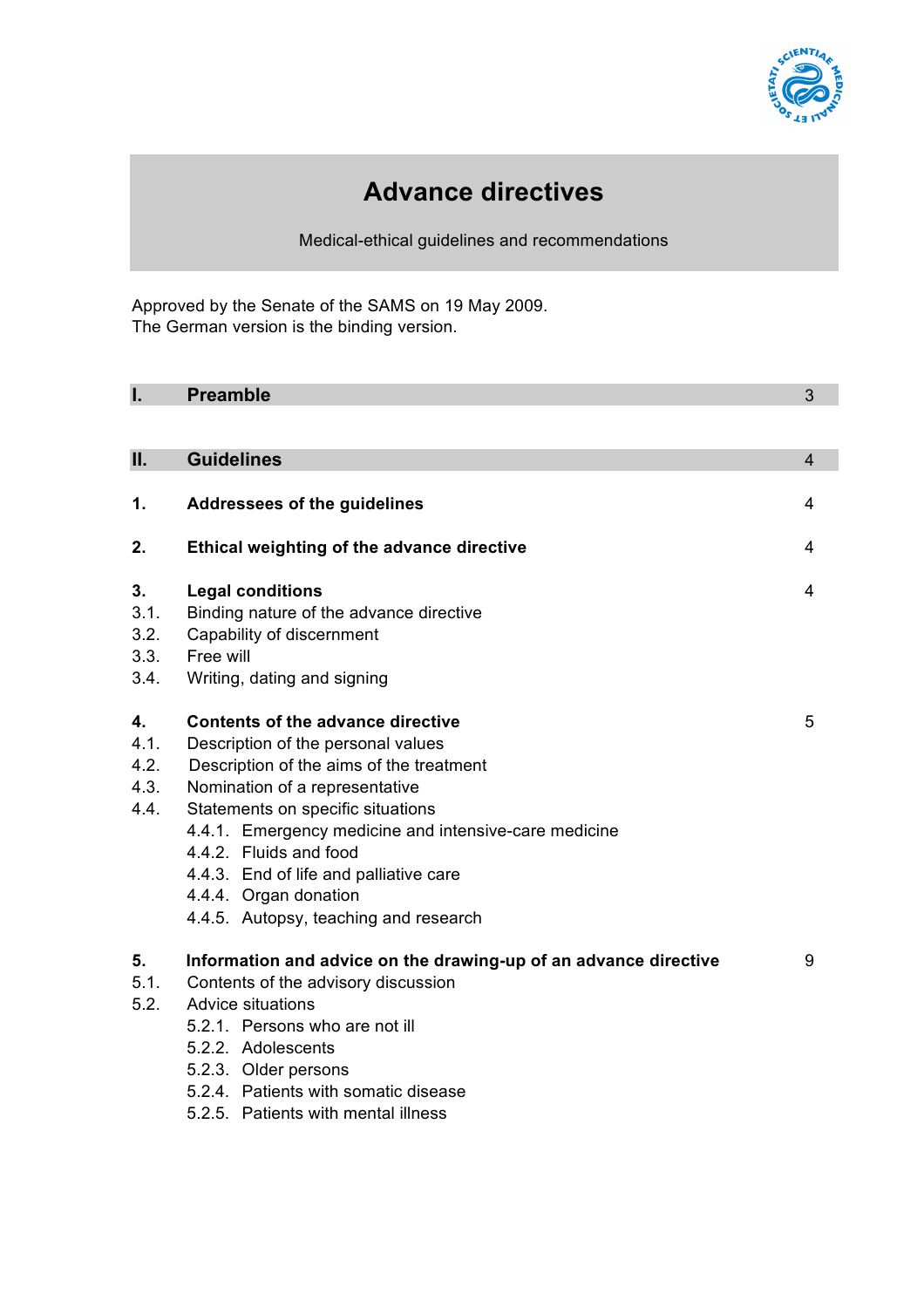| 6.   | Safekeeping and notification of existence of the advance directive                                        | 11 |
|------|-----------------------------------------------------------------------------------------------------------|----|
| 7.   | <b>Revocation of the advance directive</b>                                                                | 11 |
| 8.   | Implementation of the advance directive                                                                   | 11 |
| 9.   | <b>Change of wishes</b>                                                                                   | 12 |
| 10.  | <b>Situations of conflict</b>                                                                             | 12 |
|      |                                                                                                           |    |
| III. | <b>Recommendations</b>                                                                                    | 14 |
| 1.   | To health-care institutions                                                                               |    |
| 2.   | To institutions involved in the training and further training of specialists<br>in the health-care sector |    |
| 3.   | To organisations that offer advance directives                                                            |    |
| 4.   | To patients' organisations                                                                                |    |
|      |                                                                                                           |    |
|      | Information on the elaboration of these guidelines                                                        | 15 |



The Swiss Association of Nursing Professionals (Schweizer Berufsverband der Pflegefachfrauen und Pflegefachmänner – SBK) recommends that its members and all other nursing personnel read and apply these guidelines.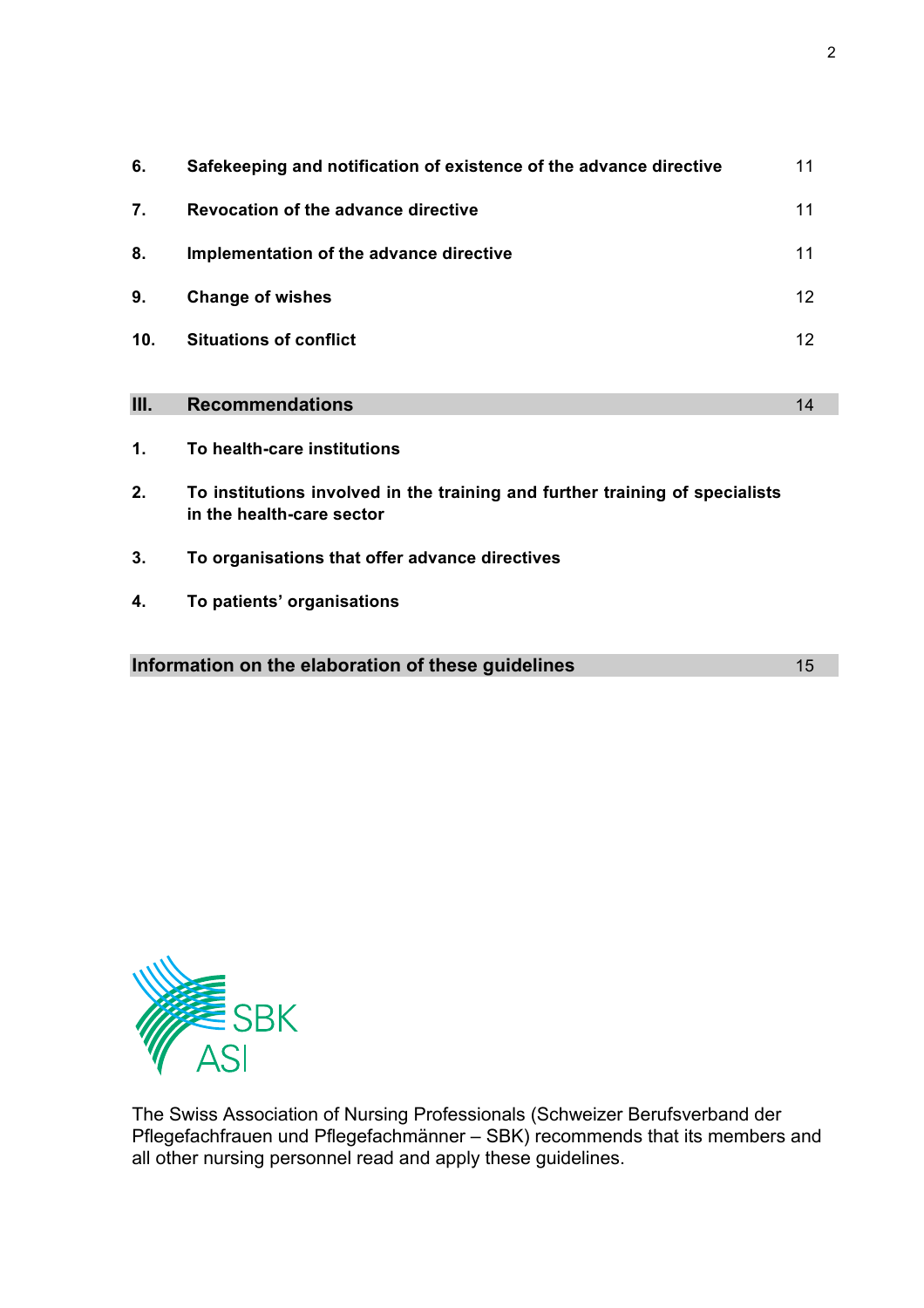# **Advance directives**

Medical-ethical guidelines and recommendations

# **I. Preamble**

Over the past few years, in different guidelines, the SAMS has confirmed the importance of the advance directive as an instrument of self-determination on the part of patients. $1$ Although it is possible for a patient to express his wishes in an advance directive, even today little use is made of this possibility; however, the advance directive is increasingly a subject of discussion in the public domain. With the coming into force of the new Law on the Protection of Adults<sup>2</sup>, the advance directive will become more important; in the case of patients who are incapable of discernment, the power of decision on medical measures is transferred to persons close to them. If an advance directive exists in this situation, it takes first place.

Besides the advantages of an advance directive, its limitations however also have to be considered. The drawing-up of an advance directive requires personal involvement with disease, accident, the process of dying and death. In healthy phases of life it is only to a limited extent possible to transpose oneself into the situation of a serious illness or death, and basically it is difficult to imagine, in advance, which medical measures one would take in borderline situations and which not. Special weighting is therefore attached to the informed declaration of a person's wishes and the careful drawing-up of an advance directive.

Advance directives are a means of communication between patient<sup>3</sup>, doctor, nursing staff, persons representing the patient and his relatives. The treatment-team<sup>4</sup> has important and varied tasks in regard to the drawing-up of the advance directive: for example, it can provide the patient with information on the formal requirements for an advance directive, indicate the possible course of an illness which the patient wishes to be mentioned in the directive, check that an existing advance directive has been updated or it can give concrete support in the drawing-up of an advance directive. Finally, in the implementation of the directive the treatment team has the responsible task, in the concrete situation, of acting in accordance with the patient's wishes.

The aim of the SAMS, with the present guidelines, is to provide orientation for the health-care sector. The guidelines explain the content of an advance directive and indicate which particular points should be taken into account when it is being drawn up, so that it can fulfil its function as an instrument of self-determination.

See, in particular, "The patients' right to self-determination", medical-ethical quidelines of the SAMS.

<sup>2</sup> The proposal for the new Law on the Protection of Adults was accepted by the National Council and the Second Chamber of the Swiss Parliament on 19 December 2008; the period allowed for submission of a referendum expired on 16 April 2009.

 $\frac{3}{4}$  The corresponding texts concern both genders in the respective patient-groups.

From this, the interdisciplinary team will know who is treating the patient.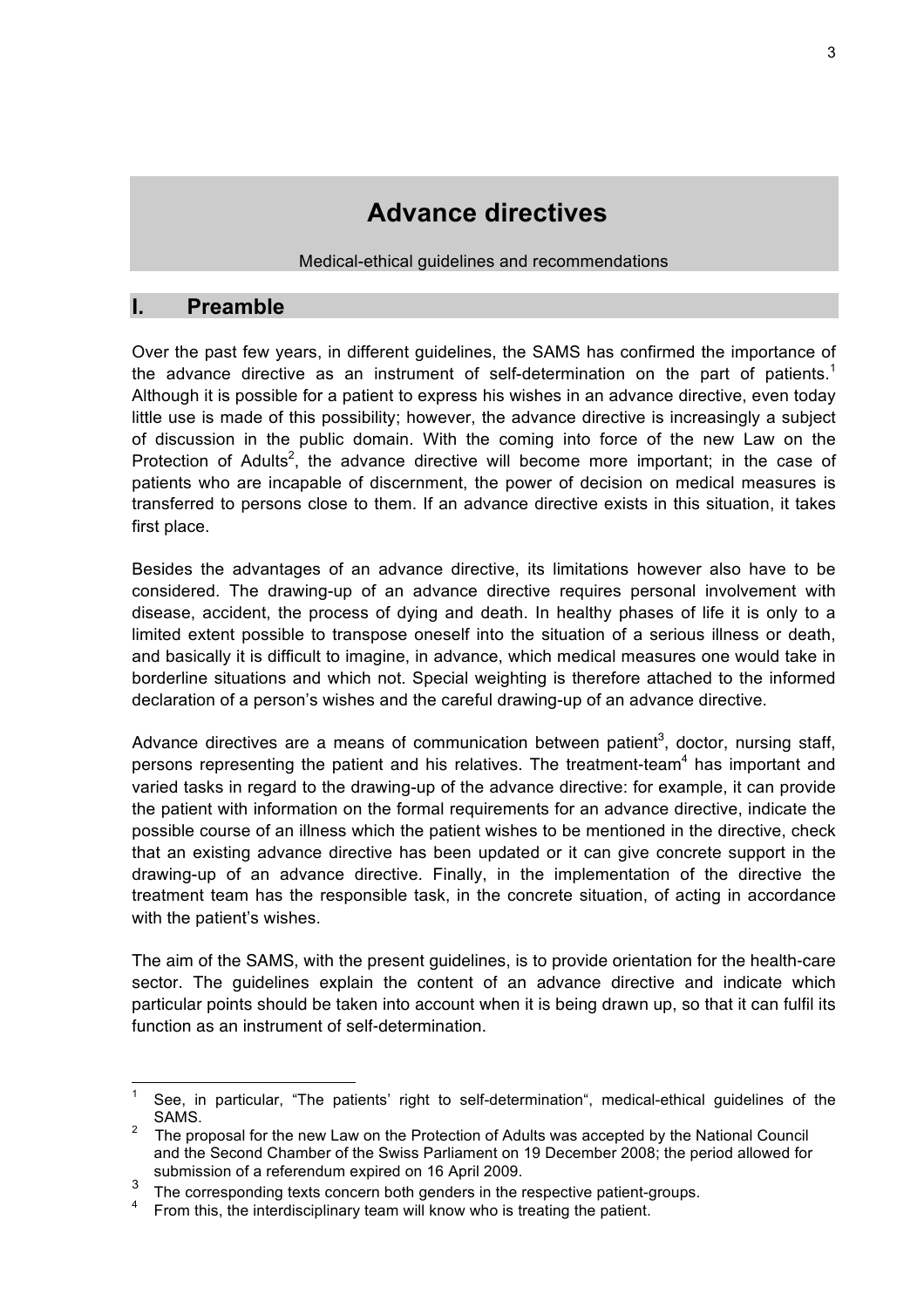# **II. Guidelines**

#### **1. Addressees of the guidelines**

The present guidelines are addressed primarily to medical doctors<sup>5</sup>, nursing professionals and other specialist persons who advise patients in the drawing-up of an advance directive and who implement advance directives in a concrete decision-making situation. Furthermore, the guidelines can provide orientation for those persons who wish to formulate or update an advance directive.

#### **2. Ethical weighting of the advance directive**

Ethically, the right of a person to express his wishes in the context of an advance directive, for situations where he may be incapable of discernment, is based on the principle of patient autonomy. This also includes the right of the individual to make decisions in his own interest on the basis of personal judgements and concepts.

#### **3. Legal conditions**

#### **3.1. Binding nature of the advance directive**

With the revised Law on the Protection of Adults, the binding nature of advance directives will be established on a uniform basis throughout Switzerland. According to this, the doctor must comply with an advance directive, unless this infringes legal regulations or if there is justified doubt as to whether it is based on the patient's free will or that it corresponds to his presumed wishes. Until the new law comes into force<sup>6</sup>, the advance directive remains subject to any existing regulations at the cantonal level. These may differ: in certain Cantons the advance directive is apportioned independent validity, while in others it is an expression of a person's presumed wishes. Basically, today the following is already true: the clearer an advance directive is and the more concretely it applies to the present medical situation, the more important is its role in the decision-making process. In this connection, whether it is an individual or a standardised, preformulated advance directive, which the person concerned still has to sign, is of no importance.

#### **3.2. Capability of discernment**

The possibility of drawing up an advance directive is open to all persons who are capable of discernment<sup>7</sup>, as well as minors who are incapable of discernment. A person drawing up an advance directive must be in the position to understand the implications of the advance

 $5$  If they are taken up in the Standing Orders of the Swiss Medical Association (FMH), the guidelines

will be binding for its members.<br>Because of the adjustments that are necessary in the Cantons, the new Law on the Protection of Adults will only come into force in 2012, at the earliest.

Art. 16 of the Swiss Civil Code: "Capable of discernment according to this law is any person who because of his childhood or as a result of mental illness, mental deficiency, alcoholism or similar conditions does not lack the ability to act and behave reasonably".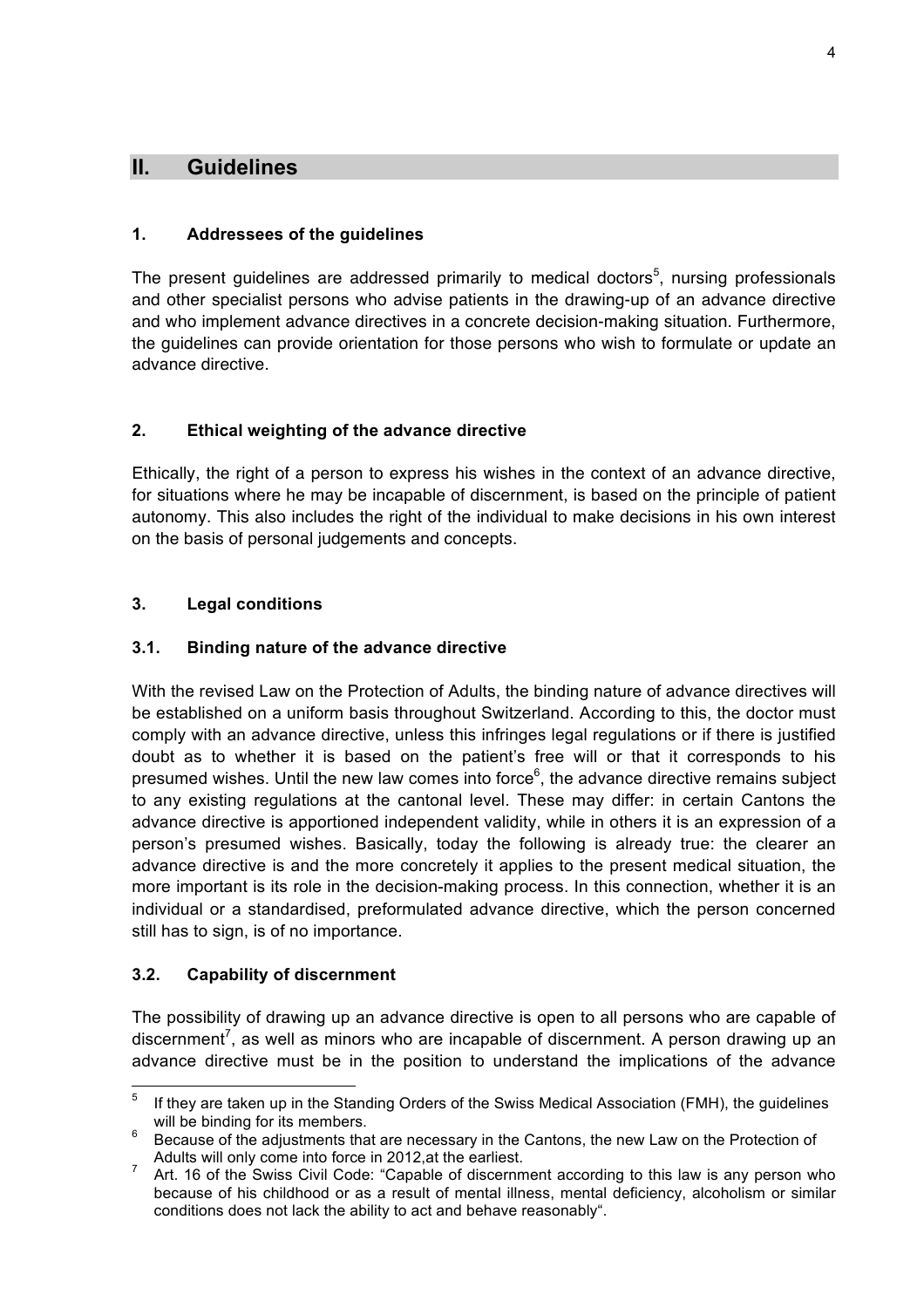directive and must be able to estimate, as far as this is possible, what consequences it would have in the case of a certain pathological condition.

Basically, it is assumed that a person who draws up an advance directive is capable of discernment. In special situations, where the capability of discernment might afterwards be placed in doubt, it is however recommended to have the capability of discernment confirmed by a specialist at the time that the advance directive is being drawn up.

#### **3.3. Free will**

An advance directive must be drawn up voluntarily, i.e. without external pressure or force. Also, the existence of an advance directive must not be made a condition for acceptance into a long-term-care institution or for the access of a patient to medical treatment and care.

#### **3.4. Writing, dating and signing**

An advance directive should be drawn up in writing, dated and signed by the person drawing it up<sup>8</sup>. In principle, there is no limit on the time that the advance directive remains binding; on the other hand, it is recommended to check the dating and the signing at regular intervals. This is especially important if there have been any significant changes in the life situation or the health of the person drawing up the advance directive.

#### **4. Contents of the advance directive**

With an advance directive, a person anticipates his possible incapability of discernment. The person drawing up the directive can limit himself to the rewriting of the principle of the directive and/or also to specifically establishing which measures he agrees to and which he rejects<sup>9</sup>. He can also nominate a representative who can decide, in his/her place, on the appropriate medical treatment to be prescribed. An advance directive can included statements on other subjects, such as organ transplantation, autopsy or organisational instructions, e.g. regarding the care of children, informing the employer etc.

Various organisations offer advance directives in different forms. Some of these only have to be signed, while others can include the person's own texts, or various options can be chosen. Such advance directives are as a rule less complicated. However, individual advance directives can be more precisely adapted to the life situation of the person(s) who draws them up and they therefore then allow less scope for interpretation.

In an advance directive negotiations that are not in accordance with the law are not permitted.<sup>10</sup> The advance directive may also not serve for the promotion of medical

 <sup>8</sup> Until the new Law on the Protection of Adults comes into force, adherence to the formal instructions (writing, individual signature, dating) is not a precondition for the validity of an advance directive. However, cantonal regulations have to be observed.

The general exclusion of measures, i.e. irrespective of the situation for their application, is however not to be recommended (see Chapter 4.4.).

<sup>&</sup>lt;sup>10</sup> According to Art 114 of the Penal Code, termination of life on request is a punishable offence. Assisted suicide is not covered by the advance directive, as it requires that the patient is capable of discernment at the time of the assisted suicide.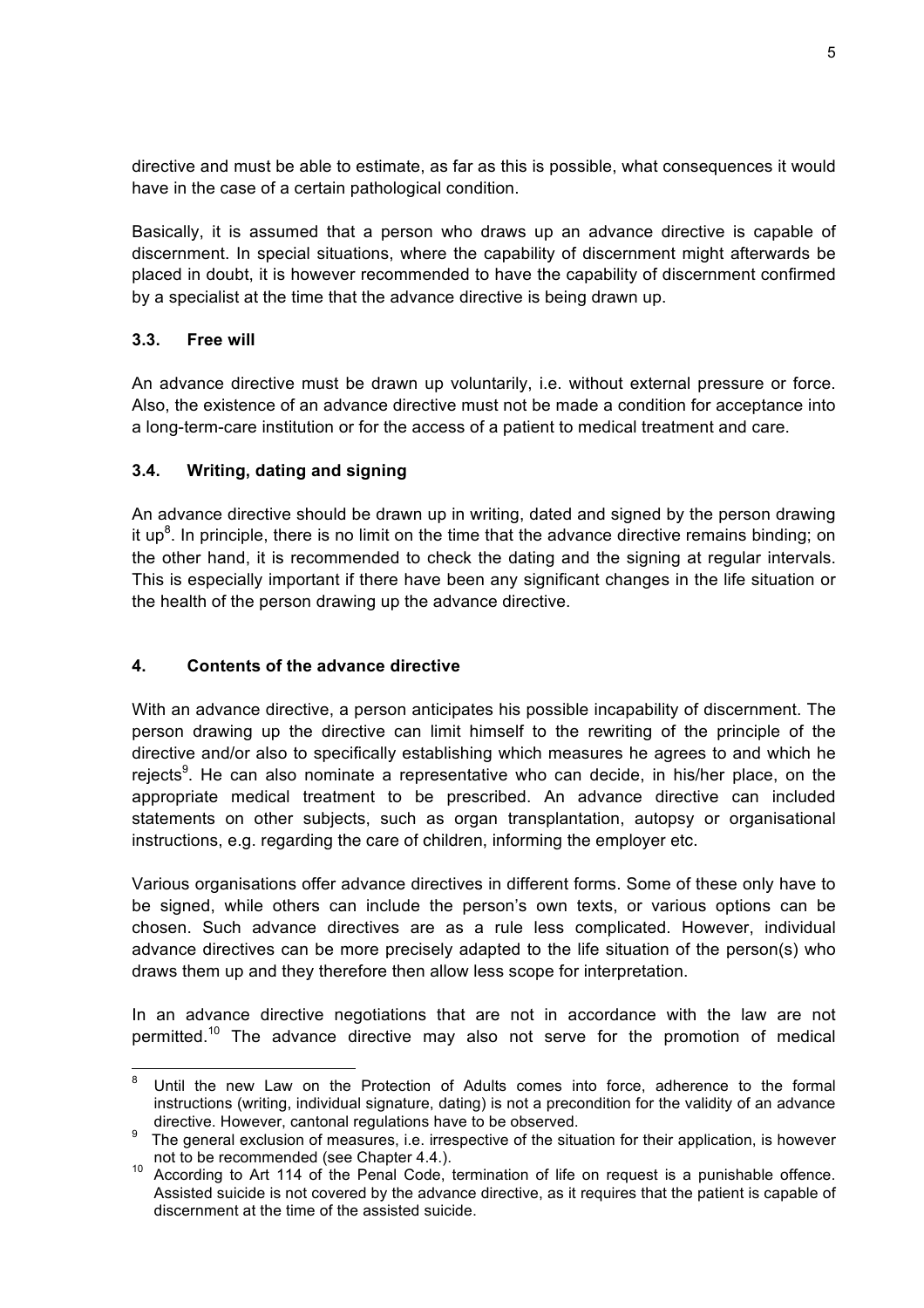treatments that are not medically indicated. On the other hand, treatments that would be medically indicated may be refused. In this case it is recommended that the reason for the refusal be given, so that in the event of implementation of the directive there can be no doubt with regard to the patient's wishes.

#### **4.1. Description of the personal values**

For the decision-making process on the part of the treatment team, the description of the personal values of the person concerned is useful. From this it emerges what views of life, values and wishes, fears, expectations and hopes with regard to health and illness are decisive for the patient's wishes. Data on the personal values can provide information on what the person drawing up the advance directive understands by "quality of life" or living or dying "with dignity". In many cases these terms are used in a general way in connection with serious illness or incapability of discernment, but they are too unspecific to provide concrete information in the case of a particular disease or illness. Data on the personal values serve as orientation in situations where it is not foreseeable whether a medical treatment will be successful or in what situations the patient has not explicitly referred to certain measures.

## **4.2. Description of the aims of the treatment**

Pathological situations can require decisions regarding treatment, which are difficult to predict in advance. With the description of the aims of the treatment it can be explained whether and in which situations therapeutic measures are primarily intended to maintain life or to treat pain and symptoms of disease such as fear, restlessness, dyspnoea etc. Such a description of the aims of a treatment provides the treatment-team with important information on the patient's wishes in a concrete situation; however, the means and the ways of achieving this remain open.

#### **4.3. Nomination of a representative<sup>11</sup>**

The person drawing up the advance directive may nominate another person who can make decisions regarding the medical treatment when he is not in the position to do so himself. The patient's relatives or other persons who are close to him, or even the patient's family doctor, may be nominated as a representative. However, if the person nominated is for any reason not available, the person drawing up the advance directive can name a substitute, who should discuss with the nominated representative the contents of the advance directive and any changes made to it at a later date.

In the advance directive the person drawing it up may give the nominated representative concrete instructions (e.g. regarding approval or refusal of specific measures), but he may also limit himself to the appointment of a substitute, leaving the decision, in concrete situations, to him.

If elderly persons are nominated as representatives, the risk that because of their age they may perhaps be unable to meet their commitments must be mentioned.

Described as "person of trust" in the SAMS guidelines published up till now.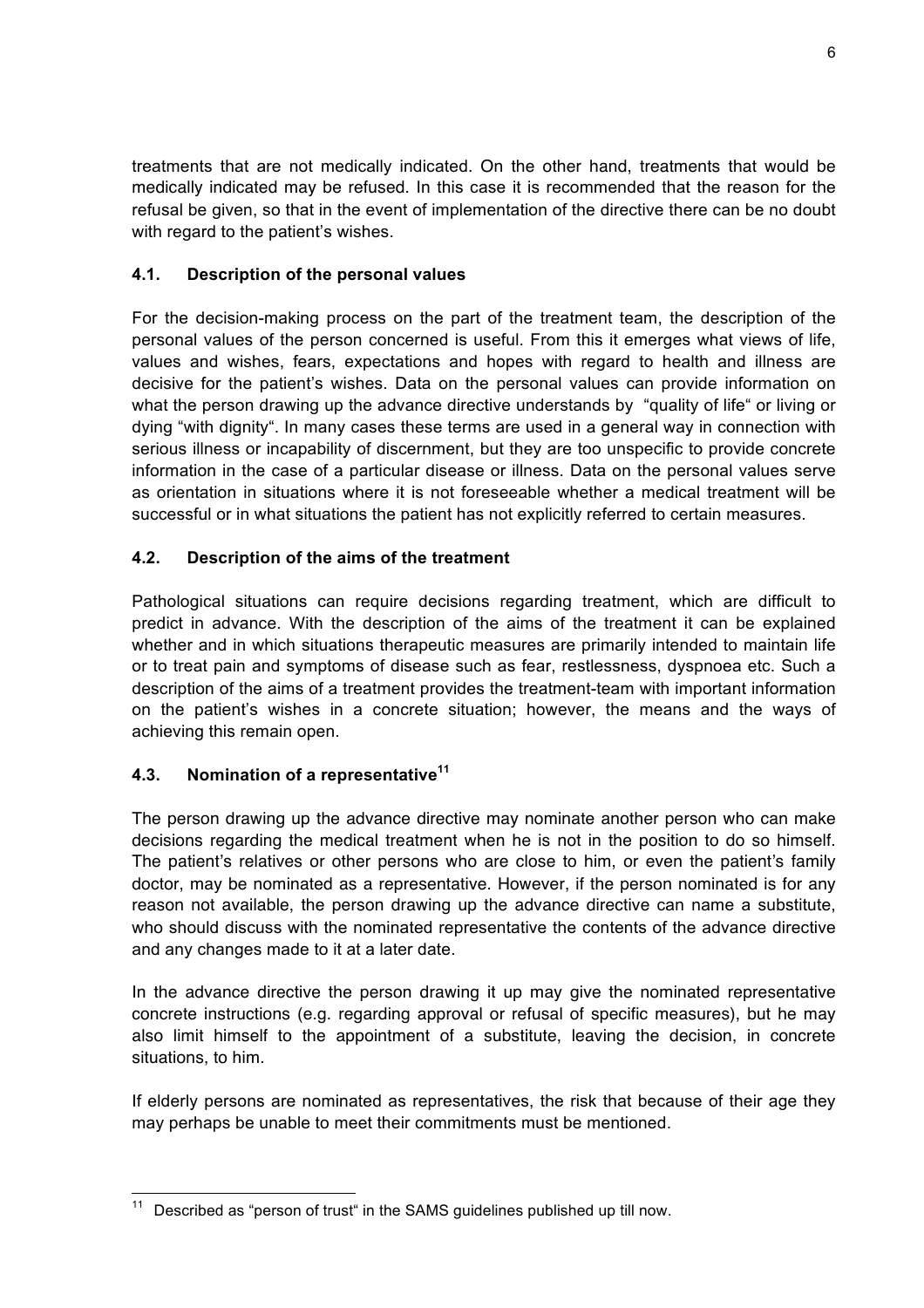#### **4.4. Statements on specific situations**

The decision as to what specific points should be contained in the advance directive largely depends on the life situation and the wishes of the person who draws it up. The decision with regard to what degree of detail is appropriate is, however, not always easy. Often it is possible to assess individual measures only if an illness or disease is already present and its course is predictable. The general exclusion of certain measures, i.e. irrespective of the circumstances of their implementation, is not to be recommended. Helpful, on the other hand, is information on the personal values of the person concerned (see Chapter 4.1.) and on the aim of the treatment (see Chapter 4.2.).

# *4.4.1. Emergency medicine and intensive-care medicine<sup>12</sup>*

In an acutely life-threatening situation medical measures may be taken, the success of which is not predictable in advance. In the advice that is given it should be pointed out that in emergency situations urgent measures should be taken without delay and that it is not always possible to consider the contents of the advance directive. However, it should be mentioned that measures that are taken can be discontinued later, if an advance directive is found to exist.

#### *4.4.2. Fluids and food*

The natural intake of food and fluids is part of the basic medical care. Food and fluids must be made available to the patient in every situation, and he must be supported in his food intake. In contrast, the artificial uptake of fluids and food (enteral, e.g. by tube, inserted by  $CEG<sup>13</sup>$ , or parenteral) is in fact an intervention that can be stressful for the patient and one that he must first agree to. In this connection one has to differentiate between two possible situations, namely, whether the artificial uptake of fluids and food is a temporary therapeutic intervention (e.g. following a cerebral stroke with uncertain prognosis) or a long-term intervention (e.g. in patients with severe chronic brain damage<sup>14</sup>). It is useful to address these different situations in the advisory discussion.

## *4.4.3. End of life<sup>15</sup> and palliative care<sup>16</sup>*

In the advance directive it can be established whether, in the case of a disease leading to death, medical measures (e.g. maintenance of the vital functions) should not be taken or should be discontinued. The decision to discontinue or not to start treatment can influence the time of death. The advance directive can also contain further statements on the nature of the palliative care and on other health-care measures. For example, therapeutic or prophylactic measures may not be carried out or may be reduced to a minimum if this corresponds to the aim of the treatment, as formulated in the advance directive. Patients may also include the wish for spiritual care in the advance directive.

 $12$  See also "Decisions on Resuscitation" and "Borderline questions in intensive-care medicine",

medical-ethical guidelines of the SAMS.<br><sup>13</sup> This means a tube inserted by means of a cutaneous endoscopic gastrotomy (CEG).<br><sup>14</sup> See "Treatment and care of patients with severe chronic brain damage", medical-ethical guide of the SAMS.

<sup>15</sup> See "Care of patients at the end of life", medical-ethical guidelines of the SAMS.<br><sup>16</sup> See "Palliative Care", medical-ethical guidelines of the SAMS.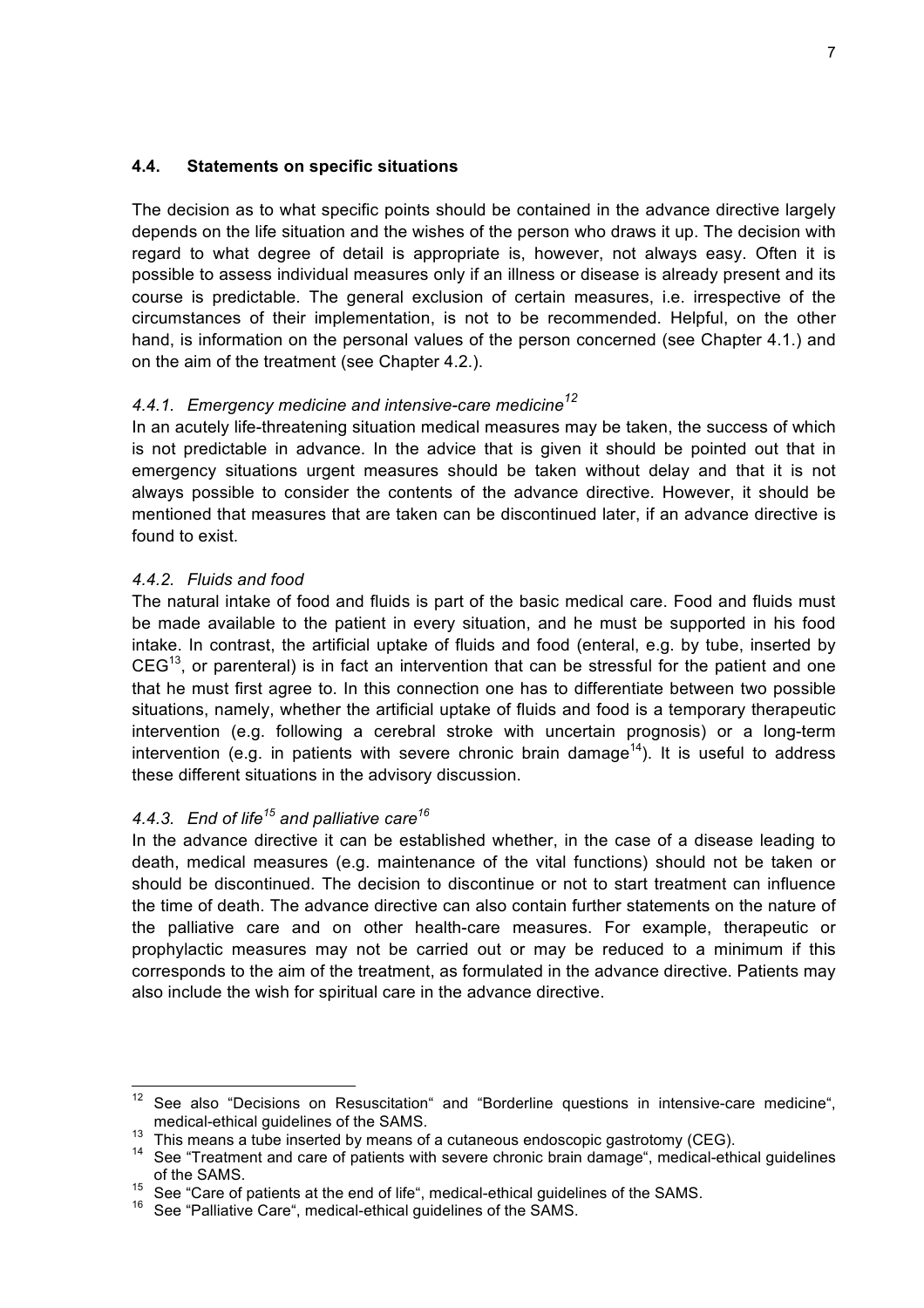#### *4.4.4. Organ donation<sup>17</sup>*

An advance directive may also contain a statement of agreement or refusal to donate organs, tissues or cells for the purpose of transplantation. According to Art. 8 of the Law on Transplantations<sup>18</sup>, the agreement of the donor is necessary for the removal of organs, tissues or cells. If there is no documented agreement or refusal on the part of the deceased person and if he has also not mentioned this to his relatives, the agreement of his closest relatives is necessary. Statements on organ donation in the advance directive can relieve the relatives of the need to make a decision regarding the removal of organs under pressure of time. A person who is prepared to donate organs etc. should state this clearly by means of a Swisstransplant donor's identity card<sup>19</sup>.

# *4.4.5. Autopsy20, teaching and research21*

The conditions under which an autopsy is permissible are determined on a cantonal basis. In some Cantons agreement to an autopsy is assumed in principle if there are no known wishes to the contrary; in other Cantons express agreement on the part of the deceased person must exist or the agreement of the relatives must be obtained. It is recommended that agreement to (or refusal of) an autopsy be laid down explicitly in the advance directive. $^{22}$ 

The use of the cadaver or body parts for the purpose of medical training and/or research is only permissible with express agreement. Persons who wish to give their agreement should also include this in the advance incentive. $23$ 

#### **5. Information and advice on the drawing-up of an advance directive**

There is no obligation to seek advice when drawing-up or updating an advance directive. However, an advisory discussion can provide helpful support and is therefore to be recommended. The advice can be provided by the patient's family doctor, the treating specialist of the nursing professional, or also by other competent, experienced specialists. With patients in whom a disease is diagnosed it is ideal if the treating specialist or the family doctor undertakes or is included in the advisory function.

#### **5.1. Contents of the advisory discussion**

The contents of the advisory discussion on the advance directive are based on the patient's life situation. The motivation for the writing of the directive also plays an important role. Often

<sup>&</sup>lt;sup>17</sup> See "Determination of death with regard to organ transplantations", medical-ethical guidelines of the SAMS.

<sup>18</sup> Federal Law on the Transplantation of Organs, Tissues and Cells, of 8 October 2004. Persons

aged 16 years and over can make a declaration regarding such donation (Art. 8, Para. 7).<br><sup>19</sup> www.swisstransplant.ch<br><sup>20</sup> Excluded from the regulations are autopsies in legal medicine carried out on behalf of the criminal investigation authorities in the case of an unusual death, in order to provide more precise information on the nature and the cause of death.

<sup>21</sup> See "Use of cadavers and body parts in medical research and in medical training and further training". Recommendations of the SAMS.

<sup>22</sup> Autopsies ordered by the authorities or by the law are excluded.

<sup>&</sup>lt;sup>23</sup> A person who wishes to make his body available to an anatomical institute after his death should also lay this down in a special form which may be obtained from the various anatomical institutes.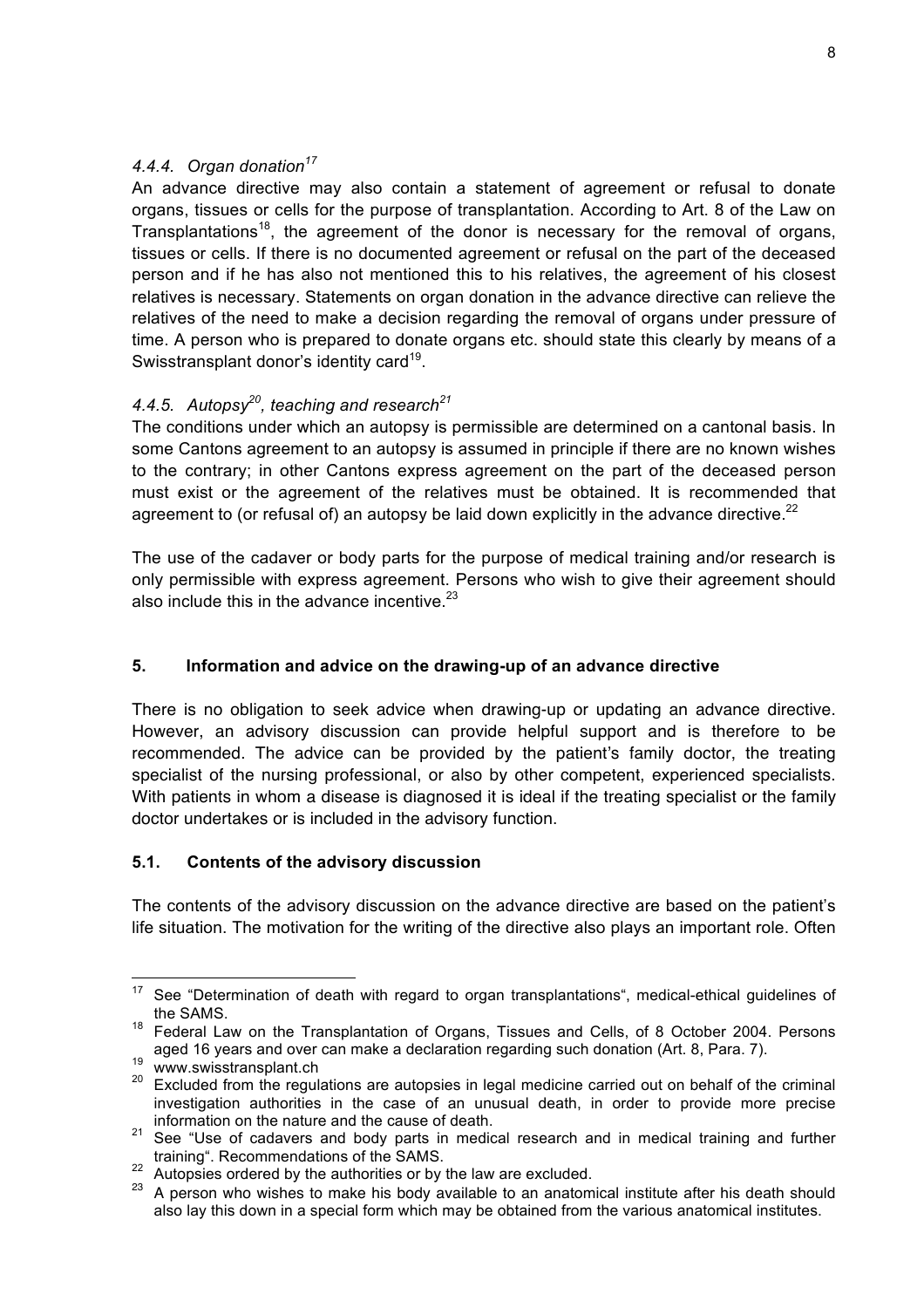several discussions are necessary, and these do not always result in a written advance directive.

Important points of the discussion include reflection on, and documentation of, the personal values, information on possible situations of incapability of discernment and clarification of the medical measures usually envisaged in these situations. The person responsible for drawing up the advance directive must also be aware especially of the consequences of starting, not starting or discontinuing medical measures. In the discussion he must be motivated to inform any representatives and relatives present of the existence of an advance directive and to discuss its contents with them. If the patient wishes this, his representatives or relatives may be included in the advisory process. If there is doubt with regard to the patient's capability of discernment, clarification of this must be suggested.

The advice on the drawing-up of an advance directive must be understandable and in a form that is adapted to the patient in question. In particular, any fears, negative experiences, wrong ideas (e.g. concerning diseases and illness, but also with regard to autopsy or organ donation) and unrealistic expectations must be identified and discussed. There must be sufficient time for discussion, without pressure, of questions that are important for the patient.

The persons providing advice should be aware of the ethical, legal, medical and psychological requirements that are involved in connection with the drawing-up of advance directives. They should also be especially aware of their attitudes and personal values with regard to illness, dying and death. Because decisions of life and death are highly personal matters, the evaluations on the part of the advisor remain in the background, and the primary aim of the discussion is to enable the person drawing up the directive to express his own wishes. The advisor detects any uncertainties, draws attention to any existing contradictions, points out fields of tension affecting medical practice or conflicts of interest on the part of the relatives, and through information and empathic-critical direction of the discussion he contributes to clarification of the situation, so that an advance directive is created which is informative, practical and as free from contradictions as is possible.

#### **5.2. Advice situations**

Advance directives are drawn up in different life situations and at all ages. Individual points, which require special consideration, depending on the baseline situation, are described as follows:

#### *5.2.1. Persons who are not ill*

Even in persons who have so far been healthy, accidents or illness can lead to their suddenly being incapable of discernment. Advance directives of "healthy" individuals are necessarily kept rather more general, so that data on their personal values are therefore all the more important. It must be pointed out that should there be any change in the patient's state of health the advance directive should be adapted accordingly.

#### *5.2.2. Adolescents*

Minors who are capable of discernment can decide to draw up an advance directive on the basis of their own experiences. The parents may also be involved, if the young person agrees.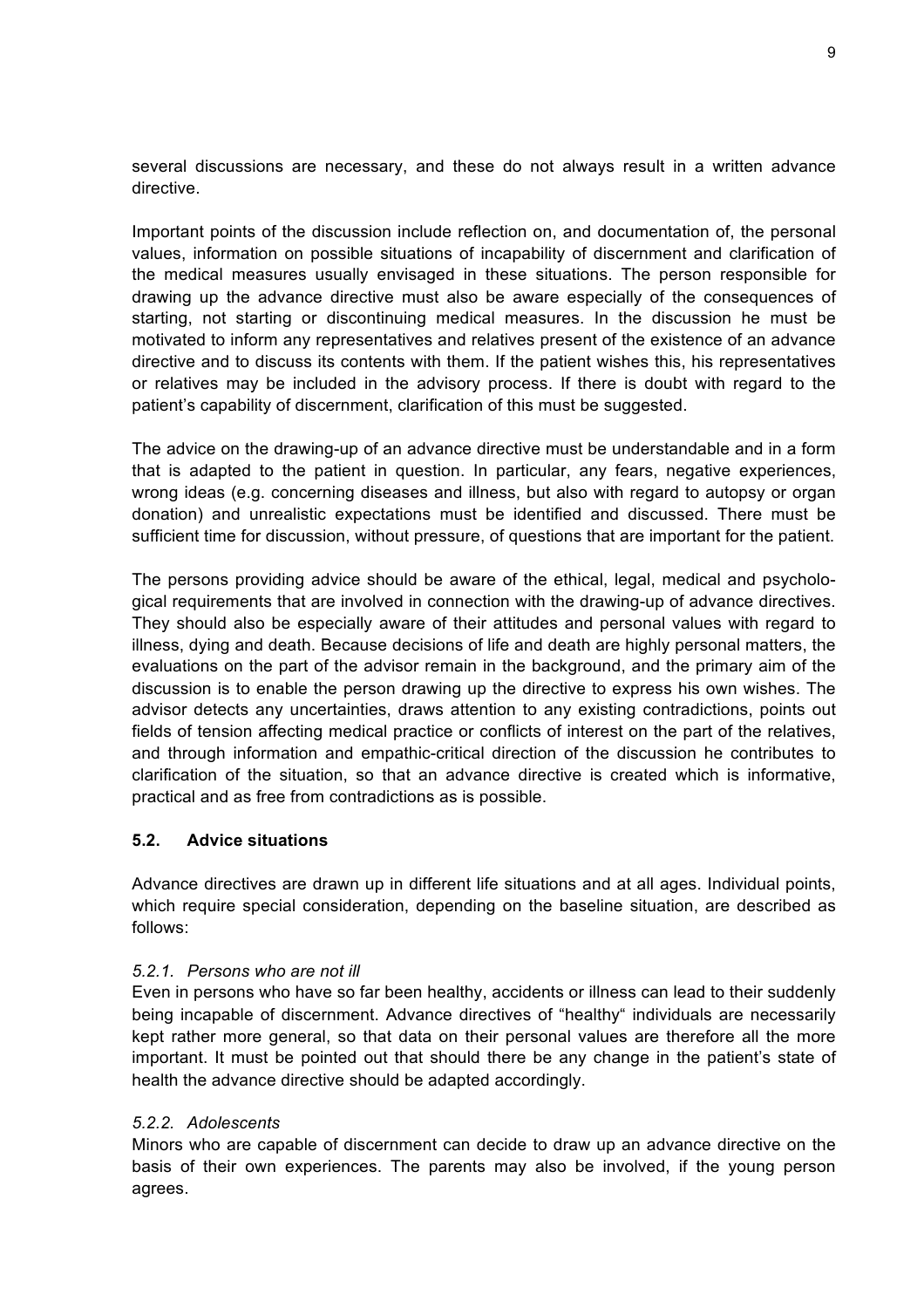# 5.2.3. Older persons*<sup>24</sup>*

The probability of developing dementia increases with advancing age. The expectations for this situation must therefore also be addressed in the advisory discussion and the patients supported in determining their wishes. As the possibility of developing dementia can trigger anxiety, it must be carefully clarified whether and to what extent the person concerned wishes to mention this. Information on the possibilities of treatment, nursing and health care can also contribute to the elimination of such anxiety.

#### *5.2.4. Patients with somatic disease*

In patients who are already suffering from a somatic disease at the time that an advance directive is drawn up, this should be adapted to the present disease situation. The possible course of the disease and the measures to be taken should be the subject of discussion and the patient's wishes regarding treatment can be defined in detail.<sup>25</sup> Nevertheless, it should also be established what weighting should be given, in the decision-making process, to criteria such as prognosis, expected success of the treatment and the effect of possible therapy on the patient, and what curative and palliative measures may be taken.

## *5.2.5. Patients with mental illness<sup>26</sup>*

Patients with a mental illness can include in the advance directive their wishes regarding general therapeutic measures, but also specifically regarding the treatment of their mental illness. They may also state their wishes concerning the treatment of an acute phase (e.g. isolation, neuroleptics etc.). For this situation the advance directive should contain as accurate a description as possible of the disease; this covers both the symptoms occurring in an acute phase and also the symptoms indicating that an acute phase is imminent. The advance directive may also contain information on the place where the therapeutic measures are carried out. The person drawing up the advance directive must be informed that situations of incapability of discernment may exist, and that in such cases emergency measures must be taken.

#### **6. Safekeeping and notification of existence of the advance directive**

It is the task of the patient to ensure that in case of need the existence of an advance directive is known and that the corresponding document is available.

The advance directive may be kept in different places:

- An advance directive may be carried by the patient or may be kept at his home.
- The advance directive may be kept by the family doctor or the patient's representative, and the patient carries a note with details of the place where the advance directive is kept.
- The patient may keep the advance directive in a place of safekeeping $27$ , entering details of the place of safekeeping on an insurance card $^{28}$ .

 $24$  See also "Treatment and care of elderly persons who are in need of care", medical-ethical guidelines of the SAMS.<br><sup>25</sup> Such agreements regarding treatment between a patient and the care-team are described in the

literature as so-called "advanced care planning". 26 In some cases the drawing-up of an advance directive is directly associated with the treatment itself, because this supports understanding of the illness and adherence to treatment.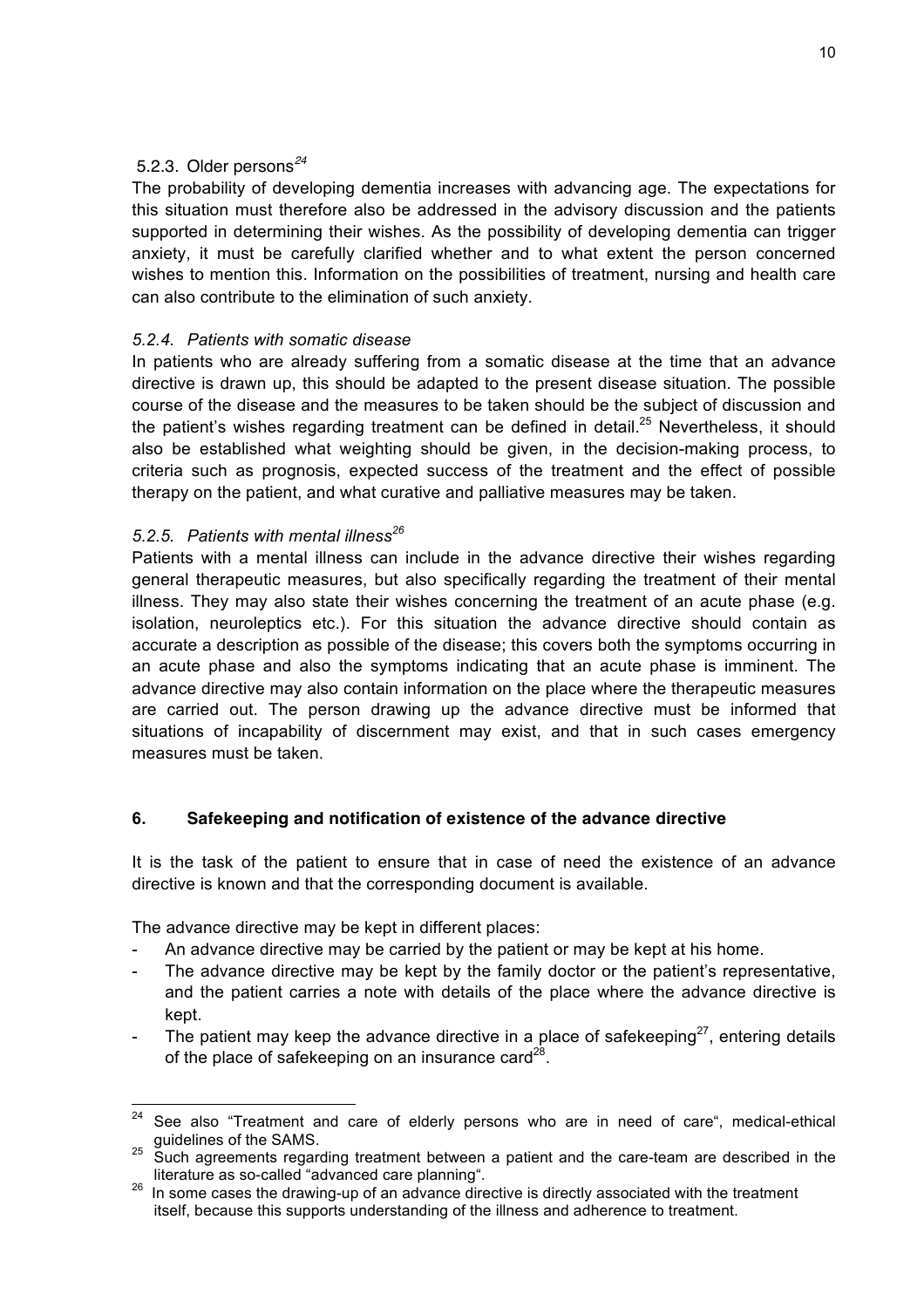#### **7. Revocation of the advance directive**

The advance directive may be revoked by the patient, who is capable of discernment, at any time, either in writing of verbally. To avoid any misunderstanding, the person drawing up the advance directive should destroy any directives that are no longer valid.

#### **8. Implementation of the advance directive**

So that an advance directive can be implemented, its existence must be known to the treatment-team and the care-team.

Advance directives must be integrated into the clinical decision-making processes. This means that on entering a medical institution patients who are capable of discernment will be asked about an advance directive, the existence of which will be documented in the patient's dossier. Ideally, the advance directive will be discussed with the patient and it will be checked that it is up to date. In the event of the patient's transfer to another institution, the advance directive will be handed over to him.

If a patient is not capable of discernment, it must be clarified whether he has drawn up an advance directive or has nominated a representative. In this connection, a possible document on the existence of an advance directive will be sought (see Chapter 6) or the relatives and the family doctor will be asked. If decisions regarding treatment are necessary, these will be made on the basis of the patient's wishes, as expressed in the advance directive. If the patient has nominated a representative, this person must be consulted. The decision should be made with the mutual agreement of the treatment-team and the careteam, jointly with the patient's representative or his relatives.

If, in an emergency situation, it is not possible to clarify whether an advance directive has been drawn up, the appropriate urgent life-saving measures or measures to prevent serious consequences must be initiated immediately. As soon as the advance directive is available, however, it must be considered and its requirements taken into account in the further treatment.

#### **9. Change of wishes**

If there are important indications that the advance directive no longer corresponds to the patient's wishes, this situation must be carefully clarified together with the patient's representative and his relatives. The decision should be made with the mutual agreement of the treatment-team and the care-team, jointly with any representatives or relatives.<sup>29</sup>

 $27$  Various different organisations provide safekeeping and pass on details of advance directives at

any time.<br><sup>28</sup> It is envisaged that in future the existence of an advance directive can be entered on the patient's insurance card; see "Regulations on the insurance card for obligatory health insurance", of 14

February 2007 (VVK). <sup>29</sup> On the subject of decisions, see "The right of patients to self-determination", medical-ethical guidelines of the SAMS.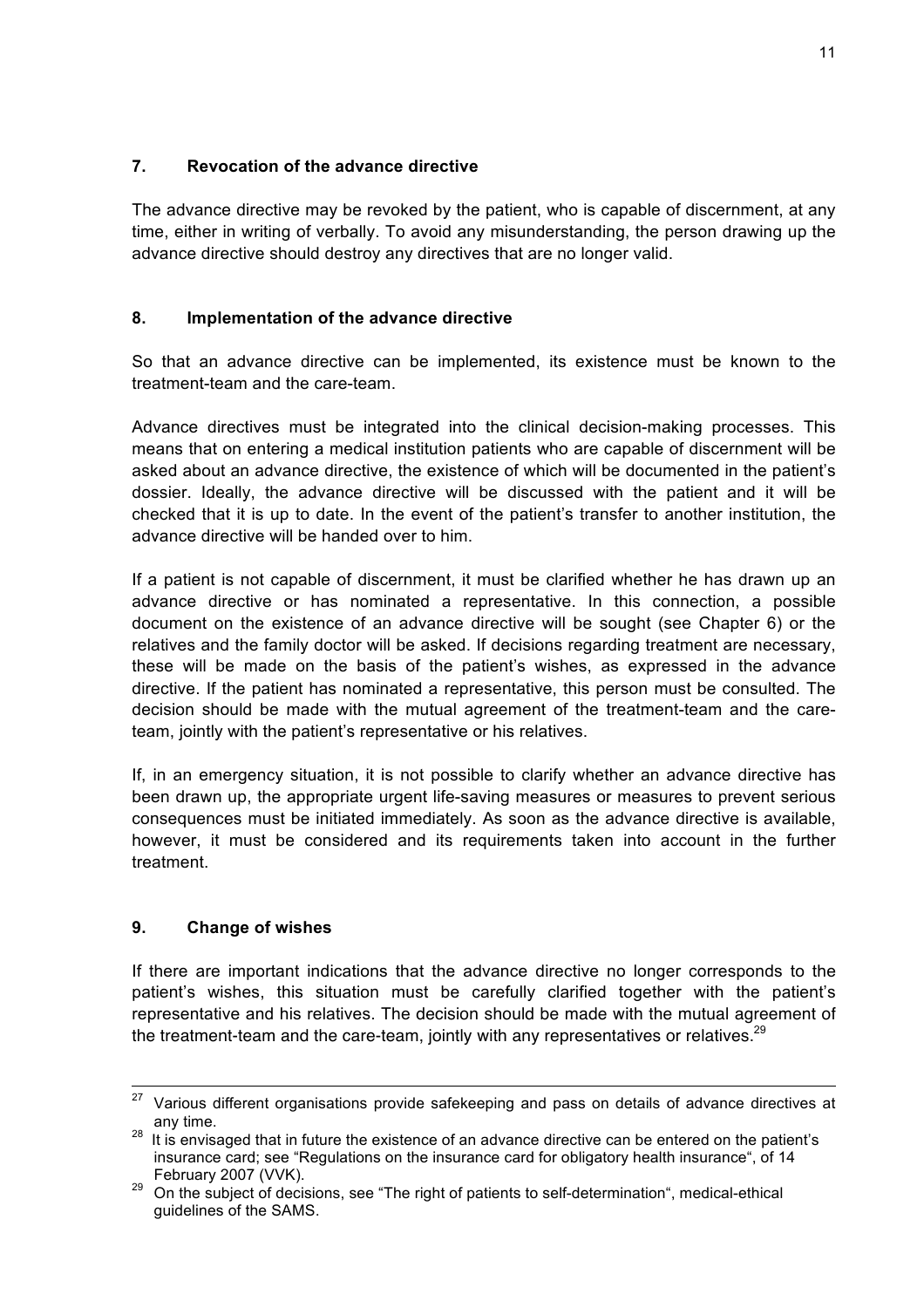The following can be indications of a change of wishes:

- After the drawing-up of the advance directive the patient, being capable of discernment, has expressed wishes and preferences other than those contained in the advance directive, however without formally revoking or changing this.
- The drawing-up or the updating of the advance directive took place a long time ago, and the living conditions of the patient have not fundamentally changed.
- Since the advance directive was drawn up, new or less stressful therapeutic possibilities have become established, which could give the patient new chances for a cure or for stabilisation of his state of health, and it can be assumed that he would agree to these new possibilities.
- The attitude of a patient who is incapable of discernment is found to run contrary to his wishes as expressed in the advance directive. Especially in the case of patients with dementia there can be serious doubts as to whether the wishes contained in the advance directive in fact correspond to the patient's presumed wishes.

In such a situation and taking into account the diagnosis, the prognosis and the possible treatments, and considering the effects of these on the patient and the benefits they offer, it is essential to determine and to consider the patient's presumed wishes. Any change to the wording of the advance directive must be included in the patient's dossier and must be justified.

#### **10. Situations of conflict**

Sometimes legal representatives, other representatives of the patient, his relatives or members of the treatment-team and the care-team are of a different opinion with regard to the interpretation of an advance directive with a view to a concrete decision. In this case any existing resources, such as the possibility of consulting an ethical advisor, should be used in the decision-making. If no such resources are available or if these do not help in reaching an agreement, the legally responsible authority must become involved. If for urgent chronological reasons there is no time left for these various steps, the treatment must be oriented towards the best interests $30$  of the patient.

 $30$  This is understood to mean a medical treatment that is associated with the objective criteria of cure and alleviation (medical indication for a treatment).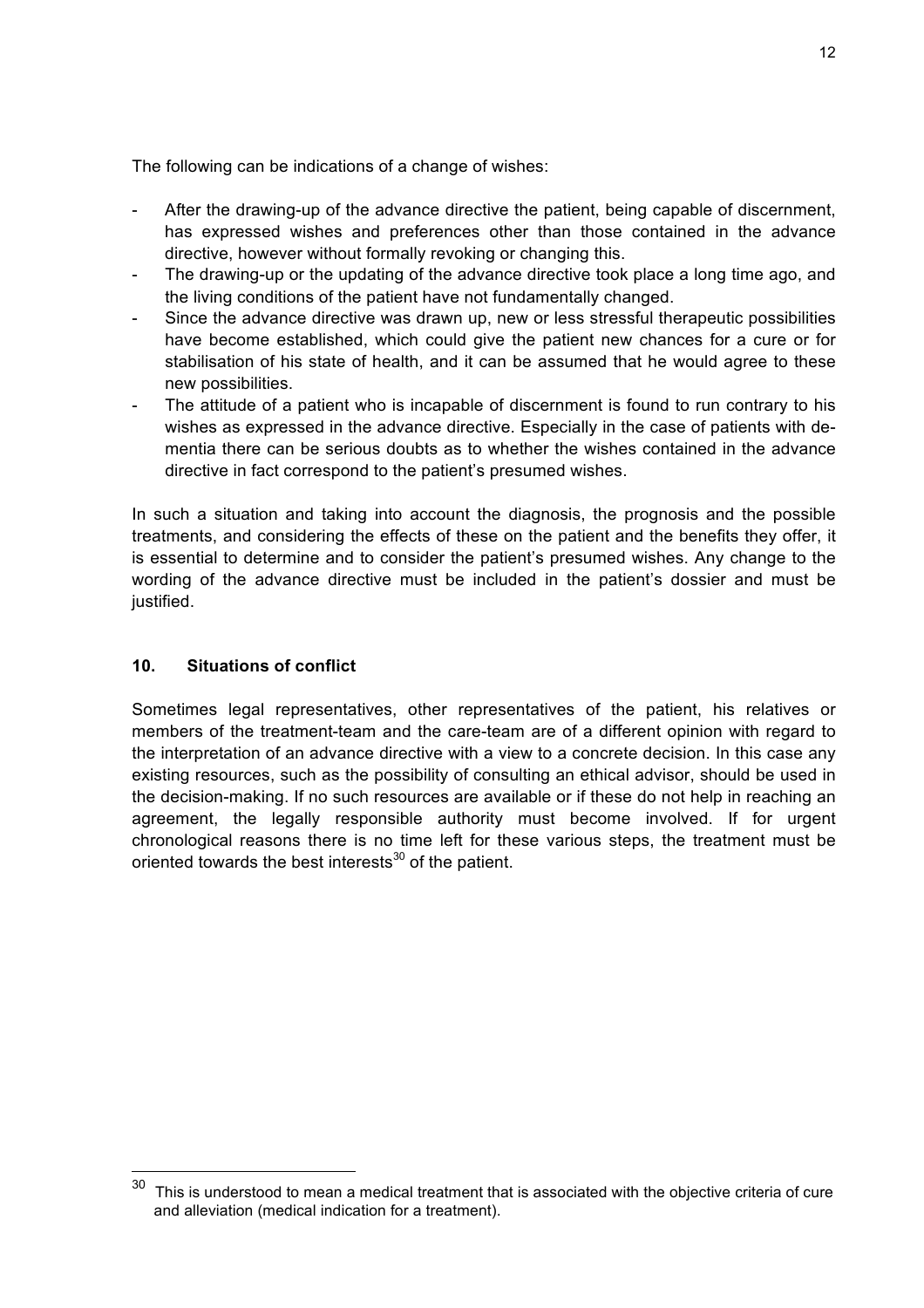# **III. Recommendations**

The following recommendations support the implementation of these guidelines:

# **1. To health-care institutions**

Health-care institutions should give instructions, internally, on the handling of advance directives, with which it should be established in particular when and how one should ask about the existence of an advance directive. They should take steps to ensure that medical doctors, nursing professionals and other specialists are familiar with the various contents described in the guidelines.

## **2. To institutions involved in the training and further training of specialists in the health-care sector**

Institutions that are involved in training and further training should take up the subject "Advance directive" as part of their training programme and they should provide medical doctors, nursing professionals and other specialists with the necessary knowledge and competences in this respect.

# **3. To organisations that offer advance directives**

Organisations that offer advance directives should, if possible, also offer advice on the drawing-up of these directives and they should provide the possibility for their safekeeping, so that the transfer of the advance directive to the hospital where the patient is being treated is guaranteed at all times. The establishment a central place of safekeeping must be investigated.

# **4. To patients' organisations**

Patients' organisations should actively point out the possibility of drawing up advance directives. In this connection, special attention must be paid to persons who for reasons of language or for social reasons have up till now had little or no access to advance directives.